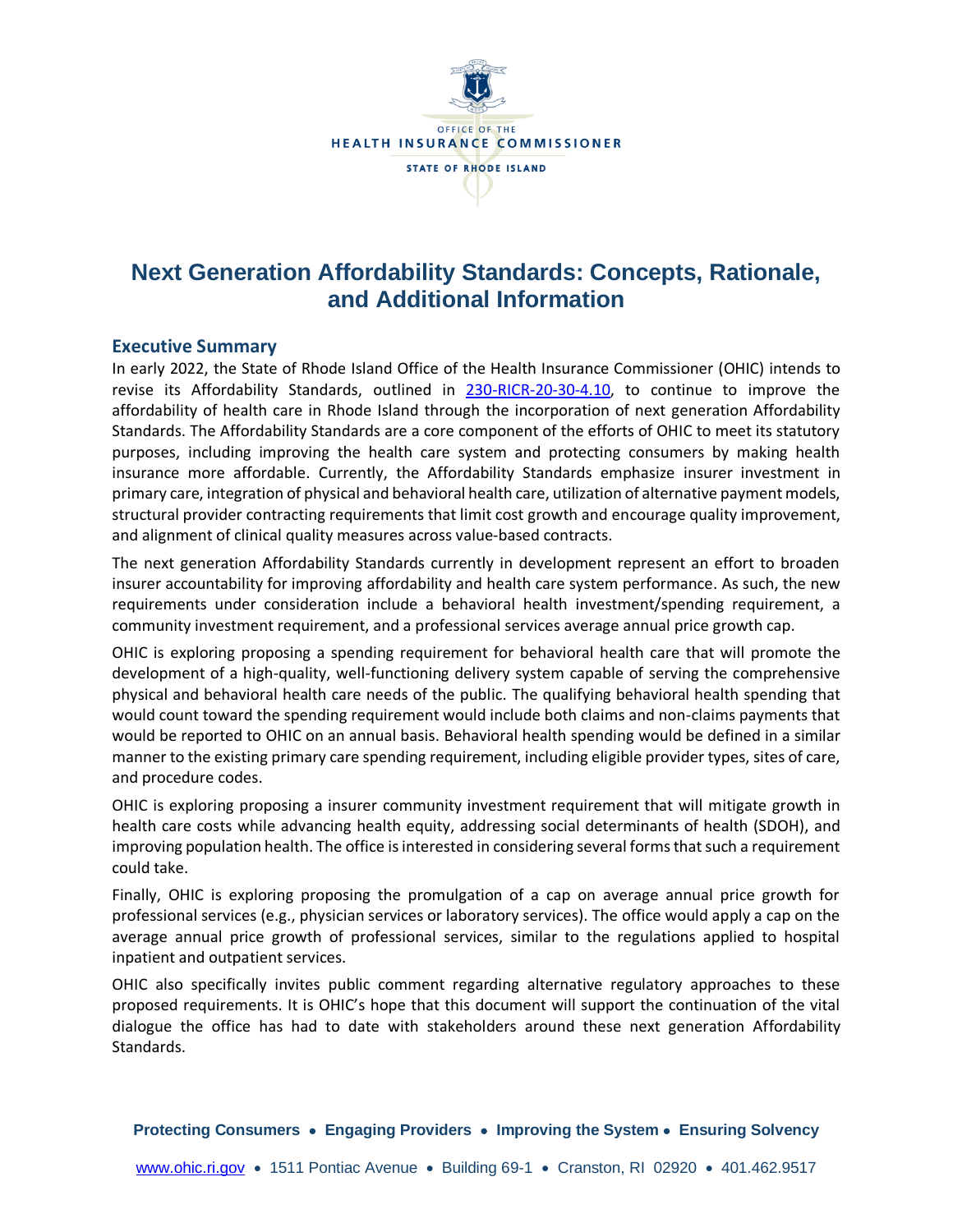In early 2022, OHIC intends to revise its Affordability Standards, outlined in [230-RICR-20-30-4.10,](http://www.ohic.ri.gov/documents/2020/July/31/230-RICR-20-30-4%20FINAL%20SOS.pdf) to continue to improve the affordability of health care in Rhode Island through the incorporation of next generation Affordability Standards. The purpose of this document is to inform stakeholders regarding the options under consideration by OHIC and to invite public comment in response to these options. From June 2021 through September 2021, OHIC initially reviewed and vetted these options in concept with a diverse array of stakeholders across 20 meetings.

**Affordability Standards Background.** The Affordability Standards are a core component of the efforts of OHIC to meet its statutory purposes including improving the health care system and protecting consumers by making health insurance more affordable. As part of the annual rate review process for commercial health insurance premiums, commercial health insurers are required to prove that the rates filed for approval by OHIC are consistent with the proper conduct of the insurer's business and the public interest. Given the public's interest in affordable health insurance, OHIC developed the Affordability Standards to systematize regulatory requirements that insurers must follow to demonstrate their efforts to improve affordability. Currently, the Affordability Standards emphasize insurer investment in primary care, integration of physical and behavioral health care, utilization of alternative payment models, structural provider contracting requirements that limit cost growth and encourage quality improvement, and alignment of clinical quality measures across value-based contracts.

**Next Generation Affordability Standards Overview.** The next generation Affordability Standards currently in development represent an effort to broaden insurer accountability for improving affordability by addressing three substantive areas:

- 1. Necessary investment in behavioral health services to ensure a well-functioning continuum of care for Rhode Islanders with behavioral health needs
- 2. Accountability for investment in initiatives to improve population health and address social determinants of health (SDOH)
- 3. Capping average annual price growth for select professional services

OHIC believes that, by addressing these substantive areas, significant opportunities exist to improve affordability while advancing broader health care system performance in the years ahead.

# **Behavioral Health Spending Requirement**

**Concept.** OHIC is exploring proposing a spending requirement for behavioral health care that will promote the development of a high-quality, well-functioning delivery system capable of serving the comprehensive physical and behavioral health care needs of the public. Since 2011, OHIC has had a primary care spending requirement as part of the Affordability Standards, which requires insurers to dedicate at least 10.7% of annual medical spend to support and strengthen the capacity of primary care practices. In 2020, the Affordability Standards were further augmented to improve the integration of behavioral health care in the primary care setting by reducing patient cost-sharing and ensuring access to preventive behavioral health services.

The qualifying behavioral health spending that would count toward the spending requirement would include both claims and non-claims payments that would be reported to OHIC on an annual basis. Behavioral health spending would be defined in a similar manner to the existing primary care spending requirement, including eligible provider types, sites of care, and procedure codes. OHIC also specifically invites public comment regarding alternative regulatory approaches to the spending requirement for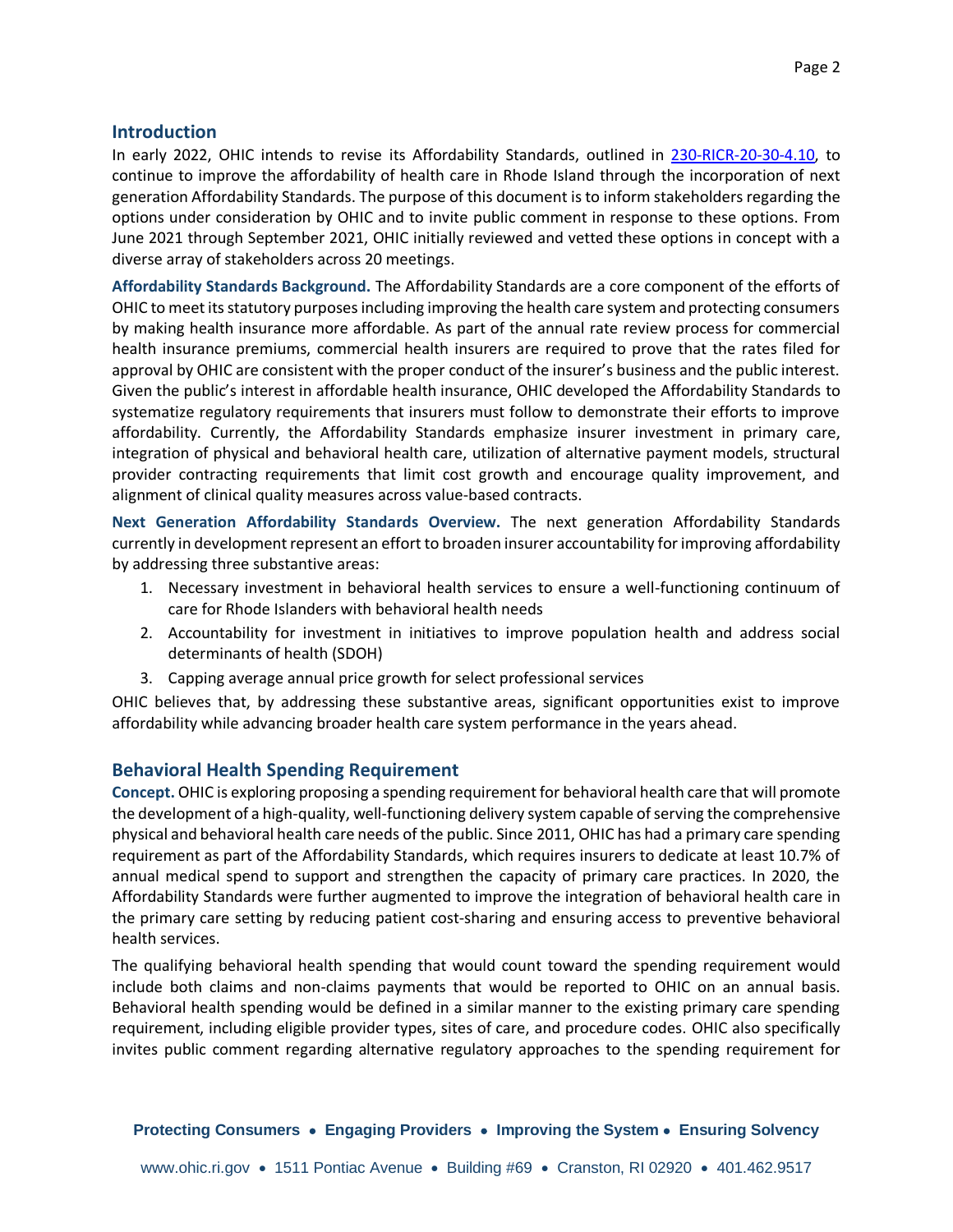behavioral health care that will promote the development of a high-quality, well-functioning delivery system capable of serving the comprehensive physical and behavioral health care needs of the public.

**Rationale.** Legislation was enacted in 2018 that augmented OHIC's powers and duties under [State of](http://webserver.rilin.state.ri.us/Statutes/TITLE42/42-14.5/42-14.5-3.HTM)  [Rhode Island General Laws \(RIGL\) § 42-14.5-3](http://webserver.rilin.state.ri.us/Statutes/TITLE42/42-14.5/42-14.5-3.HTM) with respect to the promotion of integrated behavioral health. These provisions direct OHIC:

- "To work to ensure the health insurance coverage of behavioral health care under the same terms and conditions as other health care, and to integrate behavioral health parity requirements into the office of the health insurance commissioner insurance oversight and health care transformation efforts"
- "To work with other state agencies to seek delivery system improvements that enhance access to a continuum of mental-health and substance-use disorder treatment in the state; and integrate that treatment with primary and other medical care to the fullest extent possible"
- "To direct insurers toward policies and practices that address the behavioral health needs of the public and greater integration of physical and behavioral health care delivery"

OHIC believes that promoting the development of a high-quality, well-functioning delivery system capable of serving the comprehensive physical and behavioral health care needs of the public is necessary to achieve its statutory charge and critical to prioritize.

The behavioral health care system in Rhode Island needs additional investment and support for transformation that will lead to improved health outcomes which support enhanced affordability. In fact, Rhode Island is among the bottom-performing states on some indicators of behavioral health system performance including the percentage of adults with any mental illness reporting unmet need,<sup>1</sup> alcoholrelated deaths per 100,000 population,<sup>2</sup> and drug poisoning deaths per 100,000 population.<sup>3</sup> Challenges with Rhode Island's behavioral health system also surface in data related to overdose and suicide rates, emergency department utilization, substance use disorder rates, children's behavioral health measures, and overall behavioral health system capacity constraints.

**Additional Information.** To inform the development of this requirement, the State of Rhode Island Executive Office of the Health and Human Services and OHIC are currently performing a behavioral health spending study that examines Rhode Island's relative spending on behavioral health services, correlating that spending to outcomes, and benchmarking the data against other states. This analysis will help inform where behavioral health spending is most needed to lower costs, improve quality, and better address behavioral health needs of the public.

# **Community Investment Requirement**

**Concept.** OHIC is exploring proposing a community investment requirement that will mitigate growth in health care costs while advancing health equity, addressing social determinants of health (SDOH), and improving population health. In this context, advancing health equity means "dismantling the systemic racism that underlies differences in the opportunity to be healthy, including addressing social and

<sup>1.</sup> "Adults with Any Mental Illness Reporting Unmet Need," Health System Data Center, The Commonwealth Fund, accessed November 18, 2021[, https://datacenter.commonwealthfund.org/topics/adults-any-mental-illness-reporting-unmet](https://datacenter.commonwealthfund.org/topics/adults-any-mental-illness-reporting-unmet-need)[need.](https://datacenter.commonwealthfund.org/topics/adults-any-mental-illness-reporting-unmet-need)

<sup>2.</sup> "Alcohol Deaths," Health System Data Center, The Commonwealth Fund, accessed November 18, 2021, [https://datacenter.commonwealthfund.org/topics/alcohol-deaths.](https://datacenter.commonwealthfund.org/topics/alcohol-deaths)

<sup>3</sup>. "Drug Poisoning Deaths," Health System Data Center, The Commonwealth Fund, accessed November 18, 2021, [https://datacenter.commonwealthfund.org/topics/drug-poisoning-deaths.](https://datacenter.commonwealthfund.org/topics/drug-poisoning-deaths)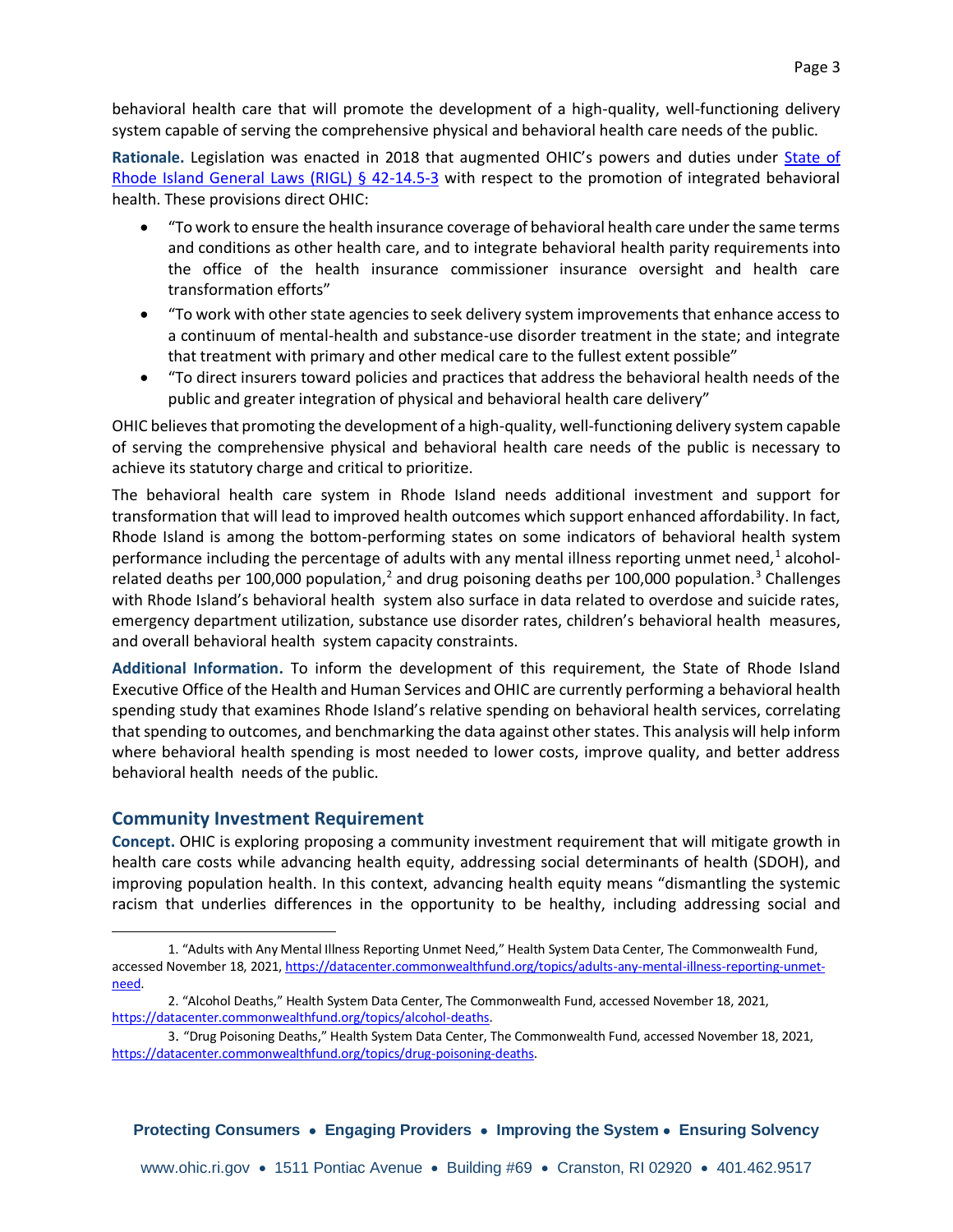economic barriers to positive health outcomes [where] . . . progress toward the goal of health equity is often benchmarked by measuring reductions in health disparities." <sup>4</sup> OHIC is interested in considering several forms that such a requirement could take including but not limited to:

- **1. Community Benefit Activities:** Insurers would be required to use a defined amount of their excess surplus that is consistent with both the public interest and proper business conduct on an annual basis to fund community benefit activities that advance health equity, address SDOH, and improve population health. Excess surplus would be defined in a manner consistent with the notion that such a surplus level is one that would be able to withstand any probable drain from unexpected severity or incidence of claims. The defined amount of excess surplus would be utilized by the insurer to fund activities selected by the insurer and approved by OHIC in advance of providing the funding. Examples of the types of community benefit activities that would be consistent with the aims of this requirement could include addressing birth-related health disparities through support for programs that have demonstrated the ability to improve birth outcomes, the development of new housing units specifically designed for individuals and families who are homeless or at risk of becoming homeless, or the expansion and sustainability of community health teams. OHIC would notify the insurers annually on areas of suggested priority for community benefit activities informed by the solicitation of public input by OHIC.
- **2. Community Investment Fund:** Insurers would be required to contribute a defined amount of their excess surplus that is consistent with both the public interest and proper business conduct on an annual basis towards community initiatives that advance health equity, address SDOH, and improve population health. Excess surplus would be defined in a manner consistent with the notion that such a surplus level is one that would be able to withstand any probable drain from unexpected severity or incidence of claims. The defined amount of excess surplus would be contributed to a community investment fund to be established and administered by a philanthropic organization in partnership with OHIC. The community investment fund would support a focus upstream to address underlying inequities and influencers of health disparities such as affordable housing and food security. Eligible community initiatives to be supported by the community investment fund would be specified on an annual basis by the philanthropic organization in consultation with OHIC and informed by input from an advisory group of stakeholders, including consumers and employers representing communities that disproportionately experience poor health care outcomes as well as technical experts.
- **3. Investment Portfolio Allocation:** Insurers would be required to allocate a portion of their investment portfolio that is consistent with both the public interest and proper business conduct to pooled investment vehicles that advance health equity, address SDOH, and improve population health. The allocation would take into account considerations such as "community, environmental and health benefits, as well as financial risks and returns, liquidity and geographicrelated criteria."<sup>5</sup> OHIC would notify the insurers annually on areas of suggested priority for investment vehicles and approved by OHIC in advance of effectuating the allocation. This would be informed by the solicitation of public input by OHIC.

<sup>4.</sup> State Value & Health Strategies, *Talking about Anti-Racism and Health Equity: Discussing Racism* (Princeton, NJ: State Value & Health Strategies, August 2021), 4, [https://www.shvs.org/wp-content/uploads/2021/08/Talking-About-Anti-](https://www.shvs.org/wp-content/uploads/2021/08/Talking-About-Anti-Racism-Health-Equity-1-of-3.pdf)[Racism-Health-Equity-1-of-3.pdf.](https://www.shvs.org/wp-content/uploads/2021/08/Talking-About-Anti-Racism-Health-Equity-1-of-3.pdf)

<sup>5.</sup> Community Catalyst, *Healthy Investments: Leveraging Health Plan Capital for Affordable Housing and Community Development* (Boston, MA: Community Catalyst, December 2019), 7,

[https://www.communitycatalyst.org/resources/publications/Healthy-Investments\\_final.pdf.](https://www.communitycatalyst.org/resources/publications/Healthy-Investments_final.pdf)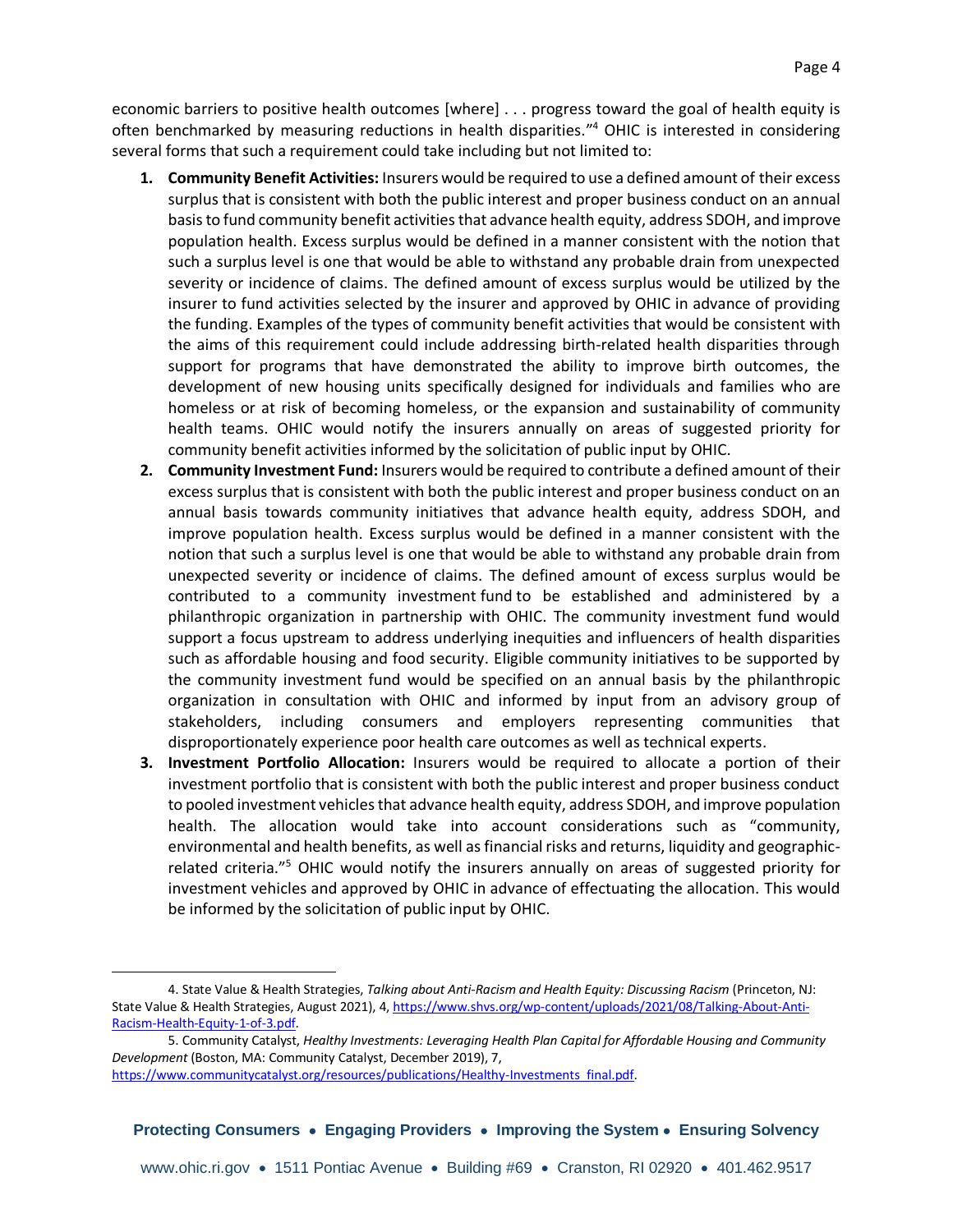OHIC also specifically invites public comment regarding alternative regulatory approaches to community investment by insurers that would support the mitigation of health care cost growth as health equity is advanced, SDOH are addressed, and population health is improved.

**Rationale.** RIGL § 42-14.5-2 charges the health insurance commissioner with discharging the powers and duties of office to, among other purposes: "view the health care system as a comprehensive entity and encourage and direct insurers towards policies that advance the welfare of the public through overall efficiency, improved health care quality, and appropriate access." OHIC believes that developing a requirement that directs insurers to make investments in the community that are correlated with lower health care costs and improved health care quality to materially advance the welfare of the public is both consistent with its statutory charge and critical to prioritize.

Such a requirement is compelling, prudent, and rational given that the major insurers participating in the Rhode Island market:

- Have surplus levels that a preliminary review suggests is indicative of at least some financial ability to increase community investment
- Generate surplus from the profitability of their Medicare and/or Medicaid business (in addition to those generated from their commercial business), which are funded with public revenues and so some of these revenues are appropriately directed to community investment that advance the welfare of the public
- Are properly viewed as anchor institutions that are rooted in their local communities by mission, invested capital, and/or relationships to customers, employees, and vendors and which have the potential to bring crucial and measurable benefits to local children, families, and communities<sup>6</sup>

**Additional Information.** In order implement such a requirement in a manner consistent with another of OHIC's statutory purposes outlined in RIGL § 42-14.5-2, to "guard the solvency of health insurers," OHIC recognizes the need to conduct a comprehensive review of current insurer surplus levels to inform this effort (as well as other policymaking and regulatory enforcement). This comprehensive review would involve leveraging OHIC's examination authority (RIGL § 27-13.1-3.1) to analyze current levels of surplus and determine whether those levels are efficient (i.e., not facing solvency issues from routine fluctuations), sufficient (i.e., able to withstand any probable drain from unexpected severity or incidence of claims) or inefficient (i.e., in excess of what is considered sufficient) as a result of applying the preceding conceptual framework for surplus efficiency for each insurer, considering current market conditions and the specific insurer characteristics.

# **Professional Services Average Annual Price Growth Cap**

**Concept.** OHIC is exploring proposing the promulgation of a cap on average annual price growth for professional services (e.g., physician services or laboratory services). For over a decade, OHIC has capped average annual price growth for hospital inpatient and outpatient services through the regulation of insurer contracts. This regulatory construct has been effective at slowing health care cost growth in the Rhode Island market according to peer reviewed research published in the journal *Health Affairs*. Specifically, the researchers found that "relative to quarterly fee-for-service (FFS) spending among the control group, quarterly FFS spending among the Rhode Island group decreased by \$76 per enrollee after

<sup>6.</sup> Community Catalyst, *Healthy Investments*, 7.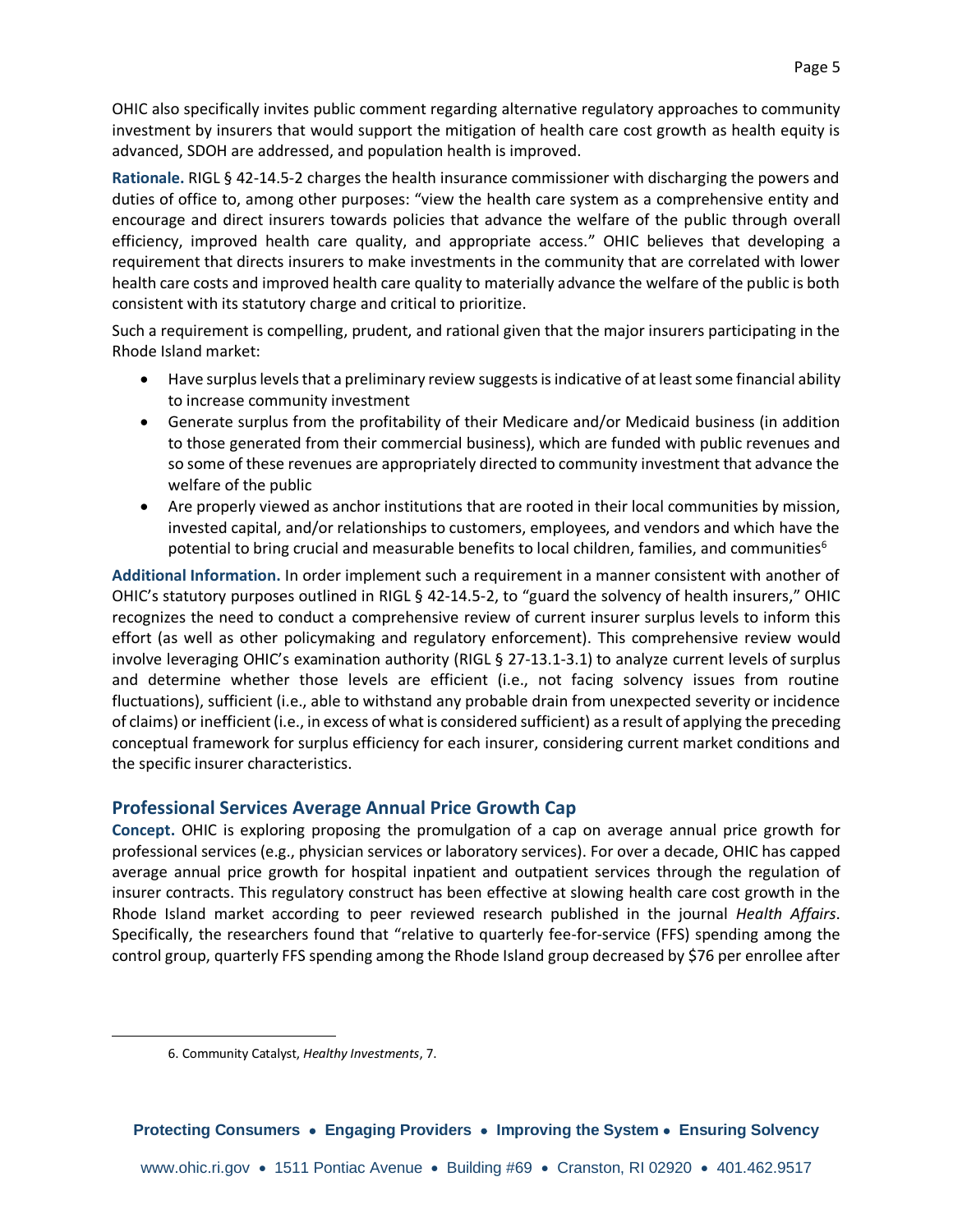implementation of the policy, or a decline of 8.1 percent from 2009 spending."<sup>7</sup> The authors concluded: "State regulators in Rhode Island achieved among the largest total health care spending changes observed from payment reforms to date."<sup>8</sup>

Under this new requirement, OHIC would apply a cap on the average annual price growth of professional services, similar to the regulations applied to hospital inpatient and outpatient services. The cap would be linked to an economic index, such as the Consumer Price Index, or an alternative. It would be operationalized as a weighted average across the set of billable services offered by the provider where aggregate spending within each category of service (such as a specific evaluation and management codes) provides the weight.

OHIC is actively considering two refinements to this price growth cap construct for professional services that are different than the current price growth cap construct for hospitals. The first is that OHIC is considering excluding some provider specialties from the growth cap, such as behavioral health providers. In addition, or as an alternative, OHIC is actively considering excluding providers who are engaged in advanced value-based payment (VBP) from the price growth cap. Advanced VBP encompasses payment models, such as sub-capitation, that substitute prospective payment for fee-for-service payment. OHIC also specifically invites public comment regarding alternative regulatory approaches to the design elements of this proposal that will achieve the double aim of restraining price growth and incentivizing the efficient delivery of care through the transition to advanced VBP.

**Rationale.** RIGL § 42-14.5-2 charges the health insurance commissioner with discharging the powers and duties of office to, among other purposes: "view the health care system as a comprehensive entity and encourage and direct insurers towards policies that advance the welfare of the public through overall efficiency, improved health care quality, and appropriate access." OHIC believes that applying an average annual price growth cap to professional services is both consistent with its statutory charge and critical to prioritize.

Regulations that restrain cost growth are necessary to promote affordable health insurance and maintain a competitive insurance market, particularly in light of the variability in the relative size of insurers participating in the commercial market. Price growth is a key driver of cost growth.

Several data points and trends in the Rhode Island market point to need to address professional provider prices beyond the existing regulations on hospital prices. First, the effects of hospital acquisition of physician practices, otherwise known as vertical integration, on prices is relevant to recent Rhode Island market developments. Capps et al. (2018) examined the price effects of hospital acquisition of physician practices. The authors found that the prices for services offered by acquired physicians increased by 14.1%, on average, after the acquisition. The authors attribute 45% of the average price increase to the application of facility fees. Estimated price increases varied by physician specialty, with primary care prices estimated to increase by 15.1% and cardiology prices increasing by over 30%.<sup>9</sup>

Second, prior to consideration of the probable effect of increasing consolidation on provider prices, data from the [RAND 3.0 employer hospital price transparency study](https://employerptp.org/rand-3/) showed that while Rhode Island has some of the lowest prices for hospital facility inpatient and outpatient services in the nation (relative to what Medicare would have paid for those services), the state has the sixth highest professional prices relative

<sup>7</sup>. Aaron Baum et al, "Health Care Spending Slowed After Rhode Island Applied Affordability Standards to Commercial Insurers," *Health Affairs*, 38, no. 2 (February 2019): 237. [https://doi.org/10.1377/hlthaff.2018.05164.](https://doi.org/10.1377/hlthaff.2018.05164)

<sup>8.</sup> Aaron Baum et al, "Health Care Spending Slowed," 244.

<sup>9.</sup> Cory Capps, David Dranove, and Christopher Ody, "The Effect of Hospital Acquisitions of Physician Practices on Prices and Spending." Journal of Health Economics, 59 (April 2018): 139-153[, https://doi.org/10.1016/j.jhealeco.2018.04.001.](https://doi.org/10.1016/j.jhealeco.2018.04.001)